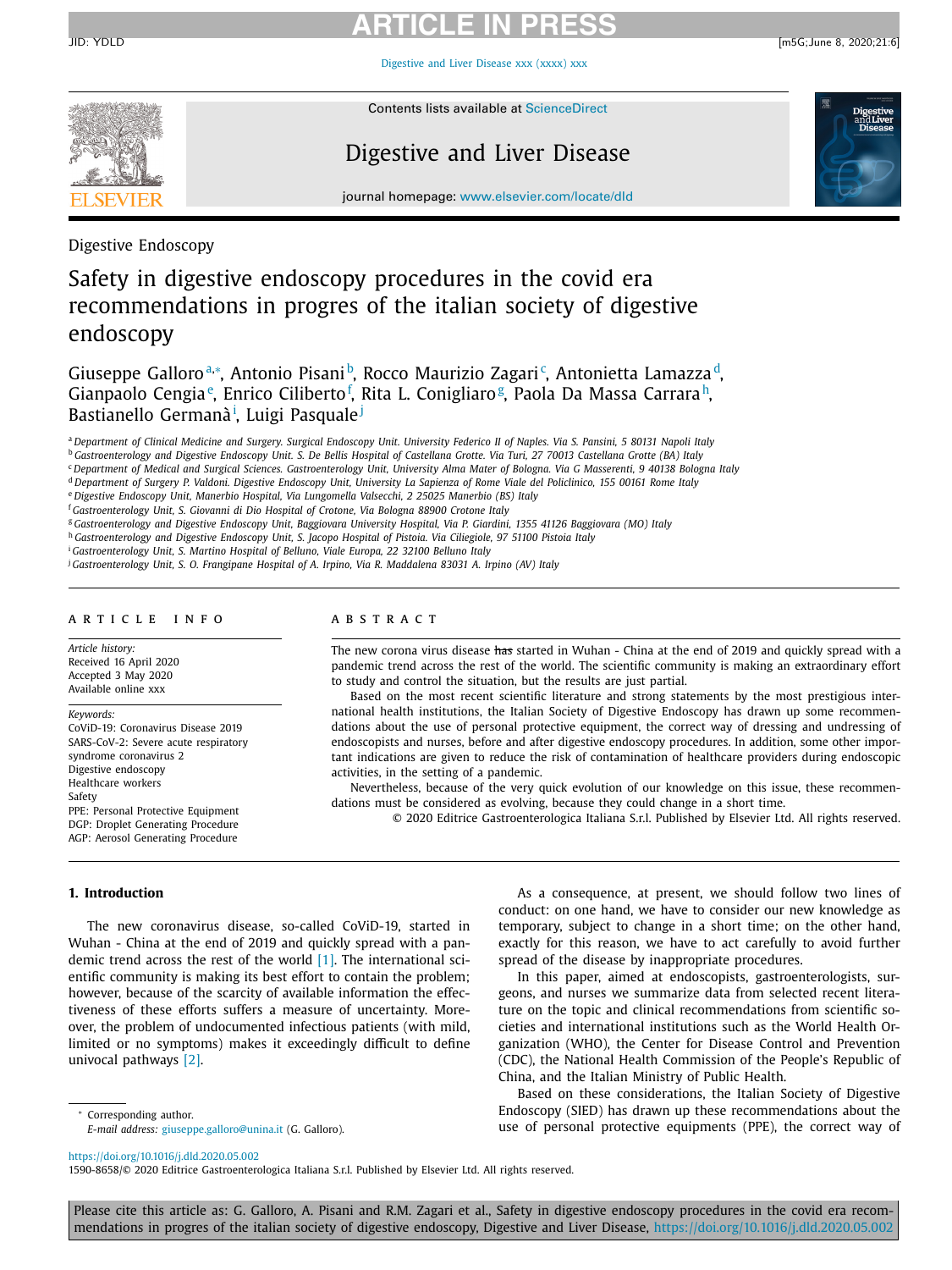2 *G. Galloro, A. Pisani and R.M. Zagari et al. /Digestive and Liver Disease xxx (xxxx) xxx*

dressing and undressing of endoscopists and nurses, before and after digestive endoscopy procedures. In addition, some other important indications are given to reduce the risk of contamination of healthcare providers during endoscopic activities, in the setting of a pandemic.

#### *1.1. Clinical features of patients suffering from covid-19*

The corona viruses are an important group of large, enveloped, positive-single-stranded RNA viruses causing a wide spectrum of diseases in animals and humans  $[3,4]$ . In 2002 and 2012 two different types of corona viruses where isolated, causing respectively severe acute respiratory syndrome (SARS) and Middle East respiratory syndrome (MERS)  $[5,6]$ . At the end of December 2019, a novel type of corona virus has been isolated as responsible of a new syndrome named corona virus disease 2019 (CoViD-19) by the WHO [\[7\]](#page-6-0) and severe acute respiratory syndrome by corona virus 2 (SARS-CoV-2) by the International Committee on Taxonomy of Viruses [8]..

This virus, suspected to have a zoonotic origin  $[9,10]$ , uses a densely glycosylated spike protein to enter the host cells and binds with high affinity to the angiotensin-converting enzyme 2 (ACE2) receptor in humans in a similar way to SARS-CoV1 [\[11\].](#page-6-0)

Chinese data suggest that the mean age of the infected patients is around 53 years, with a predominance of male subjects [\[8,12\].](#page-6-0) In spite of these data, there are papers reporting no difference in the proportion of male and female subjects admitted to hospital. A possible explanation could be that the first reports of new corona virus infection were correlated to the hospitalization of a high number of workers of the Huanan Seafood Wholesale Market, most of whom were male [\[13\].](#page-6-0)

The median incubation time of the disease is about 4-6 days, ranging from 1 to 15 days [\[8,14\].](#page-6-0)

In clinical practice, most of the patients affected by CoViD-19 present with respiratory symptoms (dry cough, sputum production, sore throat, shortness of breath, dyspnea) with or without fever (40% on admission and about 85% during hospitalization), fatigue, and myalgia, sometimes presenting nasal and conjunctival congestion too [\[2,15-19\].](#page-6-0)

At current time, there is some uncertainty about the prevalence of extra-respiratory manifestations, such as those concerning the digestive tract. Some Authors define digestive symptoms as nausea, vomiting, diarrhea (often observed as first manifestation in young patients), anorexia, abdominal pain as uncommon [\[13,20,21\]](#page-6-0) but many others indicate that they are quite common. In many caseseries, up to 50% of clinical manifestations started with digestive and not necessarily with respiratory symptoms, which developed later, during the hospital stay [\[19,22–25\].](#page-6-0)

In a recent Chinese study, an important risk hypothesis was presented. It seems that patients initially presenting digestive symptoms could have a longer interval from onset to admission and a worse prognosis, as compared to patients presenting with respiratory symptoms. This could be because if doctors rely only on pulmonary signs to raise the suspicion of CoViD-19, they may miss some cases showing, initially, only digestive symptoms. This could delay the diagnosis of the syndrome until the respiratory symptoms appear at an advanced stage [\[26\].](#page-6-0) However, at the moment, the evidence supporting this hypothesis is limited; therefore, further and more detailed investigations are needed before this information is taken for granted.

#### *1.2. Patients risk definition and assessment*

Early identification of suspected subjects represents the first step to prevent and contain the spread of the disease [\[27,28\].](#page-6-0) In this perspective, it is especially important to stratify the patients using some risk indicators about the possibility of disease transmission. According to different studies, we must consider the following elements as risk indicators:

- 1. respiratory symptoms (dry cough, sputum production, sore throat, shortness of breath, dyspnea, acute respiratory infection of any severity) with or without fever;
- 2. clinical and/or radiological diagnosis of pneumonia;
- 3. digestive symptoms (nausea, vomiting, diarrhea, anorexia, abdominal pain);
- 4. fever  $> 37.5$ °C (even if without pulmonary involvement);
- 5. permanence in high risk areas (ongoing classification) in the previous 14 days;
- 6. contact with CoViD-19 positive patients in the previous 14 days;
- 6. contact with persons coming from high risk areas in the previous 14 days;

On the ground of these data and according to the latest report of the Italian Ministry of Public Health [\[29\],](#page-6-0) SIED stratifies the risk of patients undergoing an endoscopic procedure in four different levels of growing severity, as shown in [Table](#page-2-0) 1. These four definitions are based on currently (at the time of this writing) available information and could be reviewed based on the evolution of the epidemiological situation and of scientific knowledge.

#### **2. Routes of infection transmission**

The possible ways of corona virus transmission in health workers are several and comprise [\[11,26,30\]:](#page-6-0)

- person-to-person, by respiratory secretions, salivary droplets;
- aerosol generated by medical procedures;
- contact with body fluids;
- contact with contaminated surroundings.

In addition the CDC and some other Authors detected the virus in the feces of CoViD-19 positive patients (in up to 54% of the cases), suggesting a potential fecal-oral transmission [\[31,32\].](#page-6-0) The virus has been isolated in the blood of infected subjects too, thus it is recommended to be very careful in the handling of blood samples and bioptic specimens [\[11,33–36\].](#page-6-0)

Moreover, corona virus has been isolated in urine: as a consequence, this potential way of transmission needs to be investigated [\[37\].](#page-6-0)

Person-to-person contamination, by respiratory secretions, salivary droplets, and aerosol, represents the most frequent way of virus transmission. A very interesting study has evaluated the stability of corona virus in aerosol (up to 5 μm of diameter) showing that it remains viable for up to 3 hours after aerosolization, with a decay in infectious titer (dosed in tissue-culture infectious dose TCID) from  $10^{3.5}$  to  $10^{2.7}$  TCID<sub>50</sub> per liter of air, as observed with SARS-CoV-1, from  $10^{4.3}$  to  $10^{3.5}$  TCID<sub>50</sub> per milliliter. The half-life of corona virus in aerosol shows a median of approximately 1.1 to 1.2 hours and 95% confidence intervals of 0.64 to 2.64. The virus has an exponential decay in titer, as indicated by a linear decrease in the  $log_{10}$  TCID<sub>50</sub> per liter of air over time  $[38]$ . Based on these data and considering that all endoscopic procedures are aerosolgenerating and performed in close and prolonged contact with the patient, digestive endoscopy must be considered as a discipline with a very high risk of contagion [\[24-26,30\].](#page-6-0) Cough, retching, and vomiting which can generate aerosols as well as flatus, occurring during colonoscopy, disseminate germs to the surroundings [\[39\].](#page-6-0)

Besides, the half-life, stability, and decay of corona virus has been studied on different materials such as plastic, stainless steel, copper, and cardboard that can be present in several surfaces of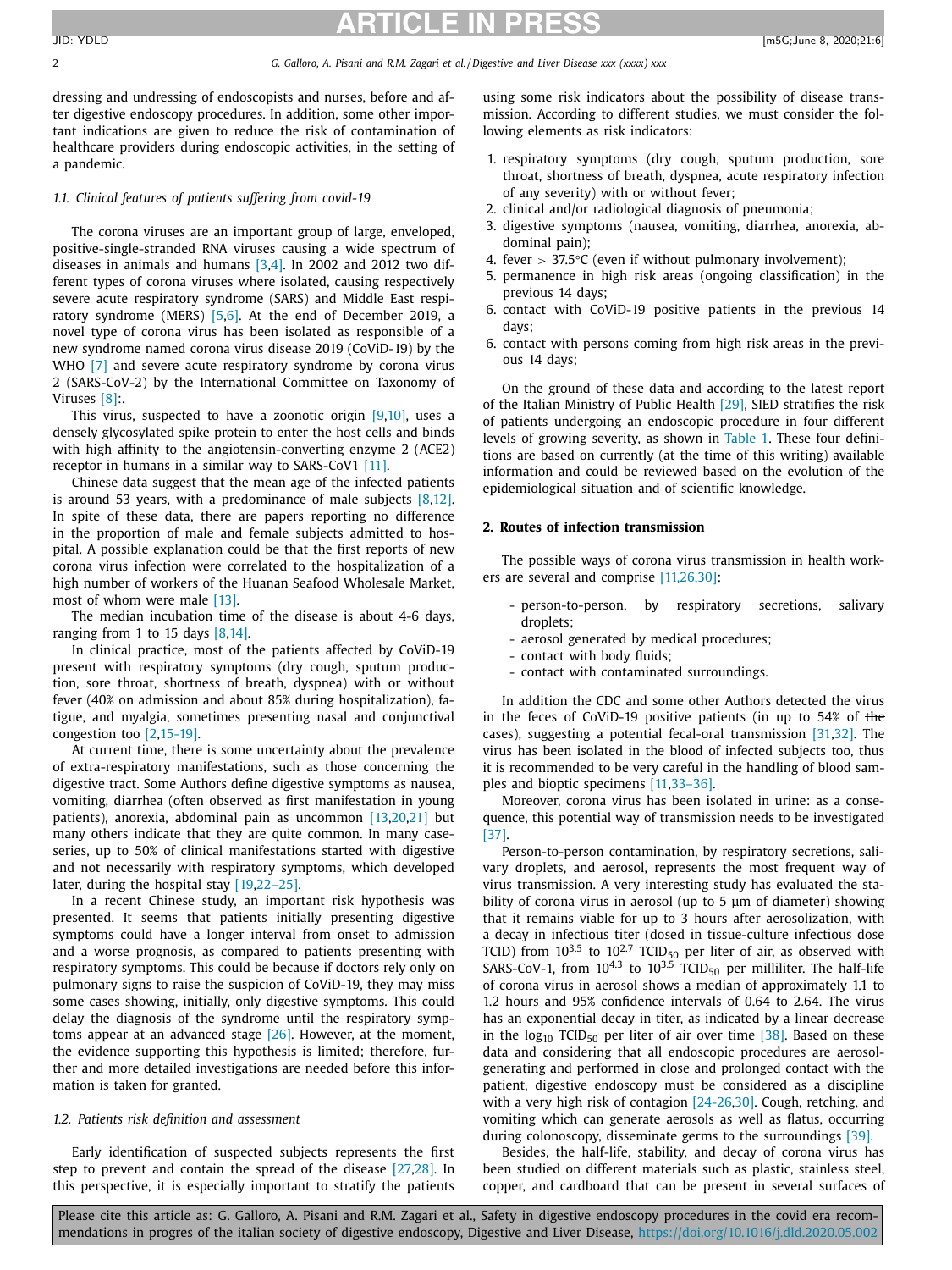#### <span id="page-2-0"></span>**Table 1**

CoViD-19 risk assessment of the patients undergoing endoscopic procedures, according to the latest report (at the moment of this writing) of the Italian Ministry of Public Health.

| I level<br>no risk patient                                              | no symptoms<br>no contact with CoViD-19 positive patients in the previous 14 days<br>no permanence in high risk areas in the previous 14 days                                                                                                                                                                                                                                                                                                                                                                                                                                                                                                                                                                                                                                                   |
|-------------------------------------------------------------------------|-------------------------------------------------------------------------------------------------------------------------------------------------------------------------------------------------------------------------------------------------------------------------------------------------------------------------------------------------------------------------------------------------------------------------------------------------------------------------------------------------------------------------------------------------------------------------------------------------------------------------------------------------------------------------------------------------------------------------------------------------------------------------------------------------|
| II level<br>suspected patient<br>III level<br>probable positive patient | acute respiratory infection with, at least, one of either fever or cough $+$<br>respiratory distress, without any other possible etiology different from CoViD-19 $+$<br>history of travel in high risk area in the previous 14 days<br>Or<br>any acute respiratory infection $+$<br>contact with a probable or confirmed CoViD-19 positive patient<br>Or<br>severe acute respiratory infection with fever and, at least, one respiratory symptom $+$<br>with need of hospitalization $+$<br>without any other possible etiology different from CoViD-19<br>a suspected case in which the test result for CoViD-19 is doubtful/inconclusive when using a Real Time PCR specific<br>protocol performed in a selected Regional Referenced Laboratory or is positive using a pan-corona virus test |
| IV level<br>confirmed positive patient                                  | a case in which a positive test result for CoViD-19, performed at the National Reference Laboratory of the Instituto<br>Superiore di Sanità (ISS) or in a selected Regional Referenced Laboratory, is confirmed regardless of any clinical<br>symptoms                                                                                                                                                                                                                                                                                                                                                                                                                                                                                                                                          |

#### **Table 2**

Stability and half-life of CoVi-19 in aerosol (> 5 μm) and on various surfaces of different materials, according to the study by van Doremalen [\[38\].](#page-6-0)

|                                                         | Aerosol              | Plastic                      | Stainless steel              | Copper               | Cardboard             |
|---------------------------------------------------------|----------------------|------------------------------|------------------------------|----------------------|-----------------------|
| STABILITY<br>Hours In Which<br>Virus Remains Viable     | FOR UP TO            | FOR UP TO                    | FOR UP TO                    | FOR UP TO            | FOR UP TO             |
| HALF-LIFE<br>Hours In Which<br>Virus Remains Infectious | 3 HOURS<br>1.1 HOURS | 72 HOURS<br><b>6.8 HOURS</b> | <b>48 HOURS</b><br>5.6 HOURS | 4 HOURS<br>0.8 HOURS | 24 HOURS<br>3.5 HOURS |

the endoscopy room. The virus seems to be more stable on plastic and stainless steel surfaces, with viable particles up to 72 hours after application to these materials, compared to copper and cardboard. Nevertheless, the virus titer was greatly reduced after 72 hours on plastic (from  $10^{3.7}$  to  $10^{0.6}$  TCID<sub>50</sub> per milliliter of medium) and after 48 hours on stainless steel (from  $10^{3.7}$  to  $10^{0.6}$  TCID<sub>50</sub> per milliliter of medium). No viable virus particles were measured on copper, after 4 hours, and on cardboard after 24 hours. The half-life of corona virus is longest on stainless steel and plastic, compared to that on copper and cardboard; its estimated median half-life is approximately 5.6 hours on stainless steel and 6.8 hours on plastic. The virus has an exponential decay in titer, as indicated by a linear decrease in the  $log_{10}$  TCID<sub>50</sub> per milliliter of medium over time [\[38\].](#page-6-0) Table 2 summarizes the results of this study.

Body fluids from positive CoV-19 patients can splatter during endoscopic procedures (insertion/withdrawal of devices from working channel, removal or change of air/water buttons, etc.), patients' saliva can contaminate the pillow or the bed, and water mixed with stool often drips on the bed during colonoscopy. Moreover, some Chinese studies show CoV-19 contamination on the shoes and stethoscope of healthcare workers and in several locations in the patient's room, as bed, sink, bathroom, light switches, and doors in absence of droplet or fecal shedding [\[30,40–43\].](#page-6-0)

### **3. PPE: which ones to choose and how to use them correctly in the endoscopy room**

The first TIMES magazine cover of April 2020 is dedicated to the healthcare workers called heroes of the front-line, many of whom died facing the CoViD-19 during their hospital shifts. Many thousands of doctors and nurses, all over the world, have died of COVID 19 infection, often because of the lack of the right PPEs or for having used them incorrectly. This, in the height of the third millennium, is frustrating and totally unacceptable.

As we mentioned above, all endoscopic procedures must be considered as activities at very high-risk of infection because of the prolonged and close contact with the patients, their salivary droplets and body fluids, and of the generation of aerosols [\[30,39,41,](#page-6-0)[43\].](#page-7-0) On the other hand, in addition to the contagion risk for endoscopists and nurses, the problem of asymptomatic patients must always be kept in mind. Indeed, some patients show a wide range of symptoms, but others have minimal symptoms or are completely asymptomatic [\[17,18,25](#page-6-0)[,44\].](#page-7-0) Moreover, the spread of the virus can occur from both symptomatic and asymptomatic patients, with the same severity [\[26,28,37](#page-6-0)[,45\].](#page-7-0) These asymptomatic but infectious subjects represent a huge source of contagion, and for this reason some Authors named them as super-spreaders. For all these reasons, the potential infection risk of healthcare workers in performing endoscopic activities, even in case of negative or non-suspect patients, should never be underestimated and all appropriate PPEs must be correctly used.

A recent ad-interim guidance, about the preventive measures of infection control (shown in [Table](#page-3-0) 3) and about the right use of appropriate PPE for healthcare workers performing endoscopy on subjects with CoViD-19, has been published by the WHO [\[45\].](#page-7-0) On the same topic, SIED has published a video-tutorial for endoscopists and nurses about the use of PPE in the endoscopy room and the correct way of dressing and undressing [\[46\].](#page-7-0) Preliminary recommendations are shown in [Table](#page-3-0) 4.

Before starting the dressing procedure, it is necessary to make sure that the needed material is arranged in order of use as indicated in the internal protocols and check lists. Dressing must be carried out with the help of a mirror or, better, under the supervision of a trained observer who follows the appropriate check list and reads aloud each phase of the procedure, to ensure maximum adherence to the same.

Since digestive endoscopy procedures are at high risk of contagion (due to close and continuous contact with the patient who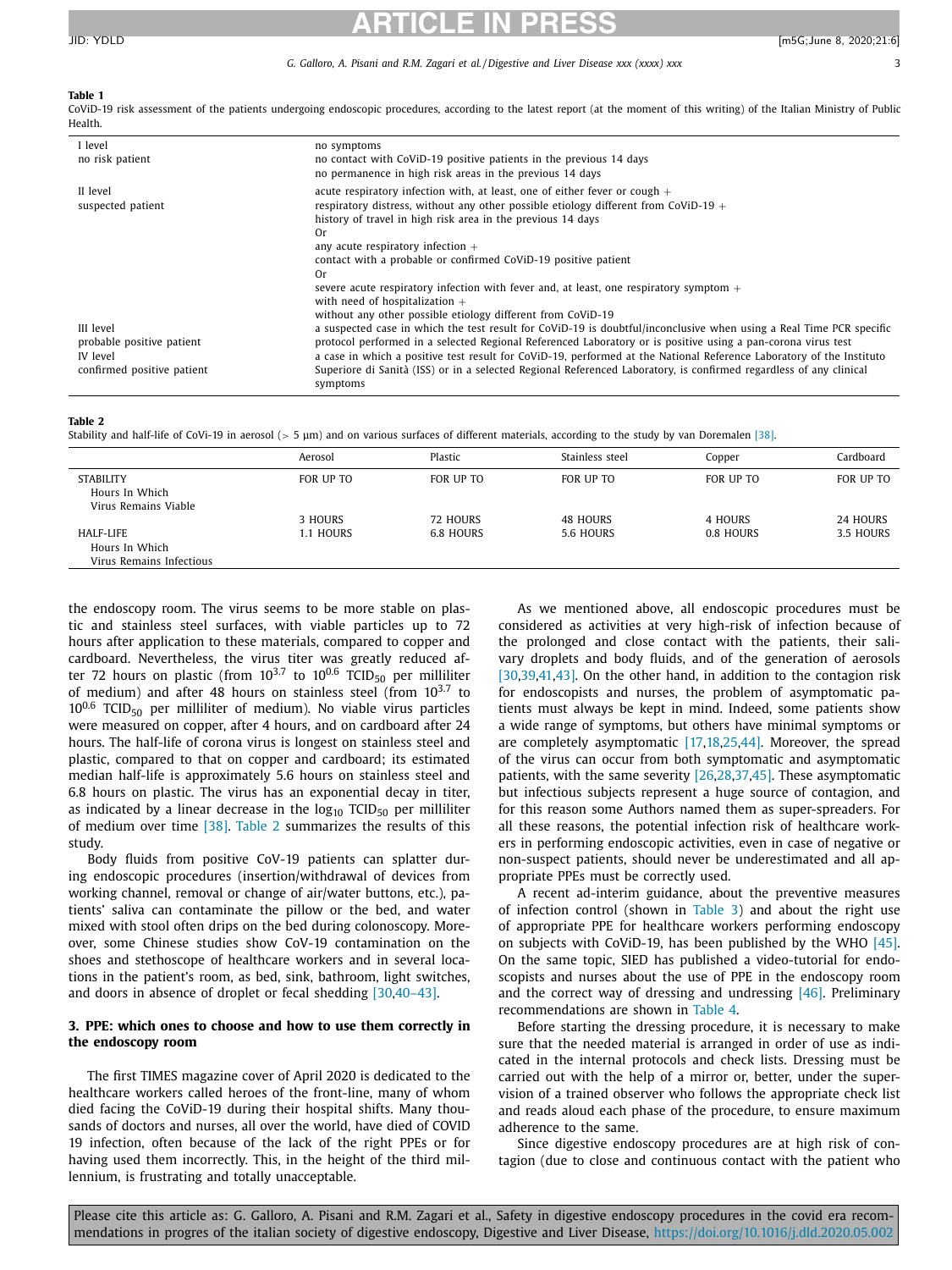<span id="page-3-0"></span>4 *G. Galloro, A. Pisani and R.M. Zagari et al. /Digestive and Liver Disease xxx (xxxx) xxx*

## **Table 3**

WHO (World Health Organization) preventive measures to control the spread of infection by CoViD-19.

Preventive measures of infection control

- 1. Perform hands hygiene frequently with an alcohol-based hand-rub if your hands are not visibly dirty or with soap and water if hands are dirty
- 2. Avoid touching your eyes, nose, and mouth
- 3. Practice respiratory hygiene by coughing or sneezing into a bent elbow or tissue and then immediately disposing of the tissue
- 4. Wear a medical mask if you have respiratory symptoms and perform hands hygiene after disposing of the mask
- 5. Maintain social distance (a minimum of 1 mt) from individuals

#### **Table 4**

SIED (Italian Society of Digestive Endoscopy) preliminary recommendations about the correct use of PPEs in the endoscopy room for healthcare workers performing endoscopy on subjects with CoViD-19.

Preliminary recommendations

- 1. Cutbeard and moustache to allow a better adhesion of the respiratory and facial PPE
- 2. Tie and gather long hair
- 3. Remove all personal objects: pens, mobile phones, keys, watches,jewelry etc
- 4. Use eyeglasses only if strictly necessary; do not wear contact lenses
- 5. Do not wear earrings necklaces, piercing, rings (including wedding ring) and bracelets, which can contribute to the breakage of gloves and could remain contaminated even after washing hands
- 6. Always work with a hospital disposable water-repellent uniform and plastic clogs, so they can be disposed/disinfected once the care activity is completed

#### **Table 5**

SIED (Italian Society of Digestive Endoscopy) dressing recommendations about the correct use of PPEs in the endoscopy room for healthcare workers performing endoscopy on subjects with CoViD-19.

Dressing recommendations

- 1. Wash hands withchlorhexidinedi-gluconatesoap and then rub them with antiseptic alcoholic gel
- 2. Wear disposablewater-repellentboot covers
- 3. Rub hands with antiseptic alcoholic gel
- 4. Put on the first pair of disposable gloves
- 5. Wear disposable water-repellent gown, fastening it well to the neck and belt
- 6. Wear a respiratory protection maskwith facial filter<sup>∗</sup> (FFP2 always, FFP3 in case of CoViD-19 positive patients)
- 7. Wear a disposable water-repellent scrub cap
- 8. Wear adisposable/multi-use face shield or, if not available, disposable/multi-use goggles
- 9. Put on the second pair of disposable gloves covering the cuffs of the gown

<sup>∗</sup> The WHO suggests the use a powered air purifying respirator as a desirable alternative to a respiratory protection mask with facial filter.

produces droplets and / or aerosols of secretions), the following PPE must be placed on a trolley, in order of use:

- 1. disposable water-repellent boot covers;
- 2. a first pair of disposable gloves;
- 3. disposable water-repellent gown;
- 4. respiratory protection mask with facial filter (FFP2 always, FFP3 in case of CoViD-19 positive patients);
- 5. disposable water-repellent scrub cup;
- 6. disposable/multi-use face shield or, if not available, disposable/multi-use goggles;
- 7. a second pair of surgical long gloves.

The WHO recommends the use of an apron, although this device is not usually used in many countries [\[44\].](#page-7-0) Dressing recommendations are shown in Table 5.

Even undressing must be carried out with the help of a mirror or, better, under the supervision of a trained observer who verifies that the PPE has been removed correctly. If there is no filter area in the endoscopy room, the undressing must begin inside the room in which a division between a dirty and a clean zone must be prepared and, finally, completed outside the room. Undressing recommendations are showed in [Table](#page-4-0) 6.

The topic of protective mask is an extremely hot one. Surgical masks are designed to block large particles and they are ineffective in blocking small aerosol particles ( $<$  5  $\mu$ m) to reduce the risk of CoViD-19 contagion [\[42\].](#page-6-0) Unlike surgical masks, FFP2 and FFP3 masks are very reliable to reduce the risk of CoViD-19 contagion, filtering at least 95% of aerosols ( $<$ 5  $\mu$ m) and droplet-size (5  $\mu$ m to 50 μm) particles. The only difference between these two types of masks consists in the maximum loss of filtering: up to 8% for FFP2 and up to 2% for FFP3  $[47]$ . Note that FFP3 is the European measurement standard equivalent to the American N95. The Food and Drug Administration defines the N95 mask as a respiratory protective device designed to achieve a very close facial fit and very efficient filtration of airborne particles. The 'N95' designation means that when subjected to careful testing, the mask blocks at least 95 percent of very small (0.3 micron) test particles. If properly fitted, the filtration capabilities of N95 respirators exceed those of face masks. However, even if properly fitted, N95 mask does not completely eliminate the risk of infection  $[48]$ . The technical features of the different types of facial masks are summarized in [Table](#page-4-0) 7.

People with chronic respiratory, cardiac, or other medical conditions that make breathing difficult should check with their health care provider before using an N95 respirator because the N95 respirator can make it more difficult for the wearer to breathe. Some models have exhalation valves that can make breathing out easier and help reduce heat build-up. Note that N95 respirators with exhalation valves should not be used when sterile conditions are needed. All FDA-cleared N95 respirators are disposable devices [\[48\].](#page-7-0)

The American Gastroenterological Association (AGA) Institute has recently published four recommendations about the use of masks for healthcare workers during endoscopy during the CoViD-19 pandemic [\[43\]:](#page-7-0)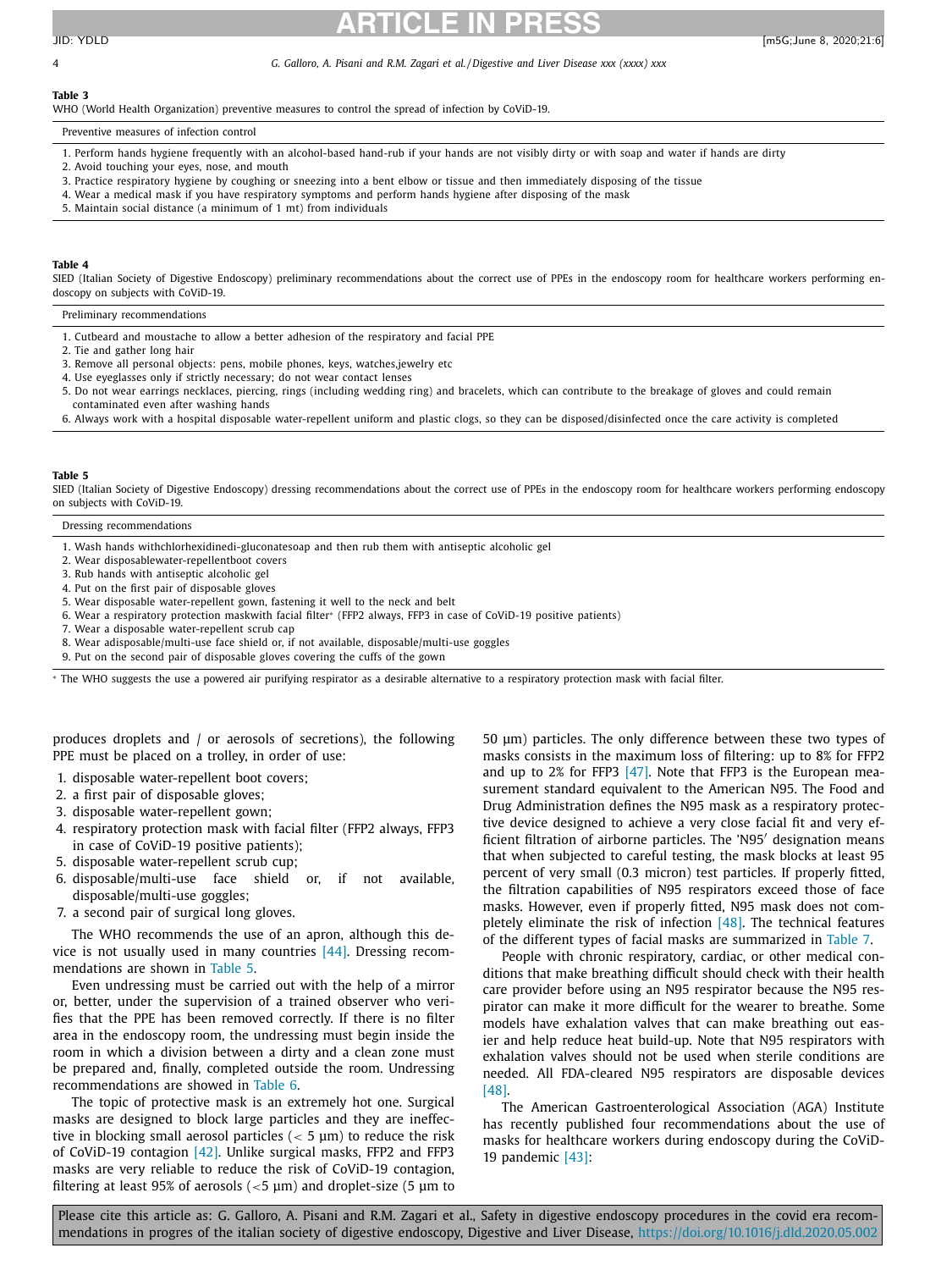#### <span id="page-4-0"></span>**Table 6**

SIED (Italian Society of Digestive Endoscopy) undressing recommendations about the correct use of PPEs in the endoscopy room for healthcare workers performing endoscopy on subjects with CoViD-19.

#### Undressing recommendations

- 1. Remove the external gloves in the same way in which sterile gloves are removed after surgery and dispose of them in the biohazard waste container
- 2. Rub the inner gloves with antiseptic alcoholic gel
- 3. Remove the disposable gown: open the laces at the neck and at the waist, removing the gown from the inside of the shoulders, being careful to fold it with the contaminated part folded inside;dispose of the gown in the biohazard waste container
- 4. Rub the inner gloves with antiseptic alcoholic gel
- 5. Remove the face shield by grasping it by the back strap, or protective glasses by holding them by the stems and dispose of everything in the biohazard waste container, in the case of disposable items, or in a special container dedicated to disinfection, in the case of multi-use devices
- 6. Rub the inner gloves with antiseptic alcoholic gel
- 7. Remove the disposable scrub cap and then the disposable boot covers and dispose of everything in thebiohazard waste container
- 8. Rub the inner gloves with antiseptic alcoholic gel
- 9. Leave the area dedicated to the undressing
- 10. Rub the inner gloves with antiseptic alcoholic gel
- 11. Remove the respiratory protection mask by grasping the rubber bands from their back side and treat it according to the specific case:
- FFP3 used in the case of CoViD-19 positive patient: dispose of it in the biohazard waste container
- FFP2 used in negative or otherwise not suspected CoViD-19 patients: dispose of it or reuse after adequate disinfection, according the type of

Mask

12. Rub the inner gloves with antiseptic alcoholic gel

- 13. Remove the inner gloves in the same way in which sterile gloves are removed after surgery and dispose of them in the biohazard waste container
- 14. Wash hands withchlorhexidinedi-gluconatesoap and then rub them with antiseptic alcoholic gel

#### **Table 7**

Technical features of different types of face masks.

| Type of face mask | Production material                                     | Workplace of use                      | It protects the wearer from                                                                                                 | APF value       | FPL value                                      | ILR value  | MDF value   |
|-------------------|---------------------------------------------------------|---------------------------------------|-----------------------------------------------------------------------------------------------------------------------------|-----------------|------------------------------------------------|------------|-------------|
| <b>SURGICAL</b>   | <b>MULTI-LAYER</b><br>NON-WOVEN                         | <b>HOSPITALS</b>                      | <b>LARGE PARTICLE</b><br>DROPLETS SPLASHES.<br>SPRAYS, SPLATTERS Up to<br>120 mm Hg of pressure                             | <b>ND</b>       | $10 - 87%$<br>according to<br>quality/efficacy | $12 - 25%$ | $5 \mu m$   |
| FFP2              | <b>FOAM</b><br>POLYPROPILENE<br><b>POLYESTER</b>        | <b>HOSPITALS</b><br><b>INDUSTRIES</b> | <b>FIBROGEN AND FINE</b><br>DUSTS ORGANIC VAPOUR.<br><b>FUMES SOLID/LIQUID</b><br>AEROSOL MOULD.<br>FUNGUS, BACTERIA, VIRUS | 10 x OEL        | 94%                                            | $~< 8\%$   | $0,6 \mu m$ |
| FFP3              | <b>FOAM</b><br><b>POLYPROPILENE</b><br><b>POLYESTER</b> | <b>HOSPITALS</b><br><b>INDUSTRIES</b> | FIBROGEN AND FINE<br>DUSTS ORGANIC VAPOUR,<br>FUMES SOLID AND LIQUID<br>AEROSOL MOULD.<br>FUNGUS, BACTERIA, VIRUS           | $20 \times$ OEL | 99%                                            | $~<~2\%$   | $0.6 \mu m$ |

 $ND = Not$  Declared

APF = Assigned Protection Factor, indicates how well the mask protects the wearer from hazardous substances.

OEL = Occupational Exposure Limit is a standard that determine the amount, or concentration, of a hazardous substance allowable in the workplace air.

FPL = Filter Penetration Limit, indicates the percentage of airborne particles filtering

 $ILR = Inward$  Leakage Rate, indicates the percentage of leakage around the mask edges

MDF = Minimun Dimension of Filtering, indicates the minimum measure up to which the mask is able to filter

- 1. In healthcare workers performing upper GI procedures, regardless of CoViD-19 status, the AGA recommends the use of N95 (or N99, or powered air-purified respirator PAPR) masks instead of surgical masks, as part of appropriate PPE (strong recommendation, moderate level of evidence).
- 2. In healthcare workers performing lower GI procedures, regardless of CoViD-19 status, the AGA recommends the use of N95 (or N99 or PAPR) masks instead of surgical masks as part of appropriate PPE (strong recommendation, low certainty of evidence).
- 3. In healthcare workers performing any GI procedure, in known or presumptive CoViD-19 patients, the AGA recommends against the use of surgical masks only, as part of adequate PPE (strong recommendation, low level of evidence).
- 4. In extreme resource-constrained settings involving health care workers performing any GI procedures, regardless of CoViD-19 status, the AGA suggests extended use/re-use of N95 masks over surgical masks, as part of appropriate PPE (conditional recommendation, very low level of evidence).

Because of the global PPE shortage their use must be rationalized, minimizing the waste and reserving them for the appropriate cases [\[45\].](#page-7-0)

#### **4. Some specific issues about endoscopic activities**

#### *4.1. How to organize the staff workstations and workflow?*

Before starting work, daily, all staff members must measure their temperature. In case of fever, the subject must not be allowed to work and must be tested for CoViD-19 infection.

To prevent the spreading of infection among the staff, it is important to organize the work at individual working stations using dedicated phones, computers, and chairs staying at 2 meters' minimum distance from one another. Avoid sharing the same equipment. Wipe and disinfect the workstations before and after use with virucide, following the decontamination protocols [\[30\].](#page-6-0)

Provide the staff with a clear job description and, eventually, backup plans. To minimize cross infections, separate the workforce into two teams: the first one is on-site, providing direct clinical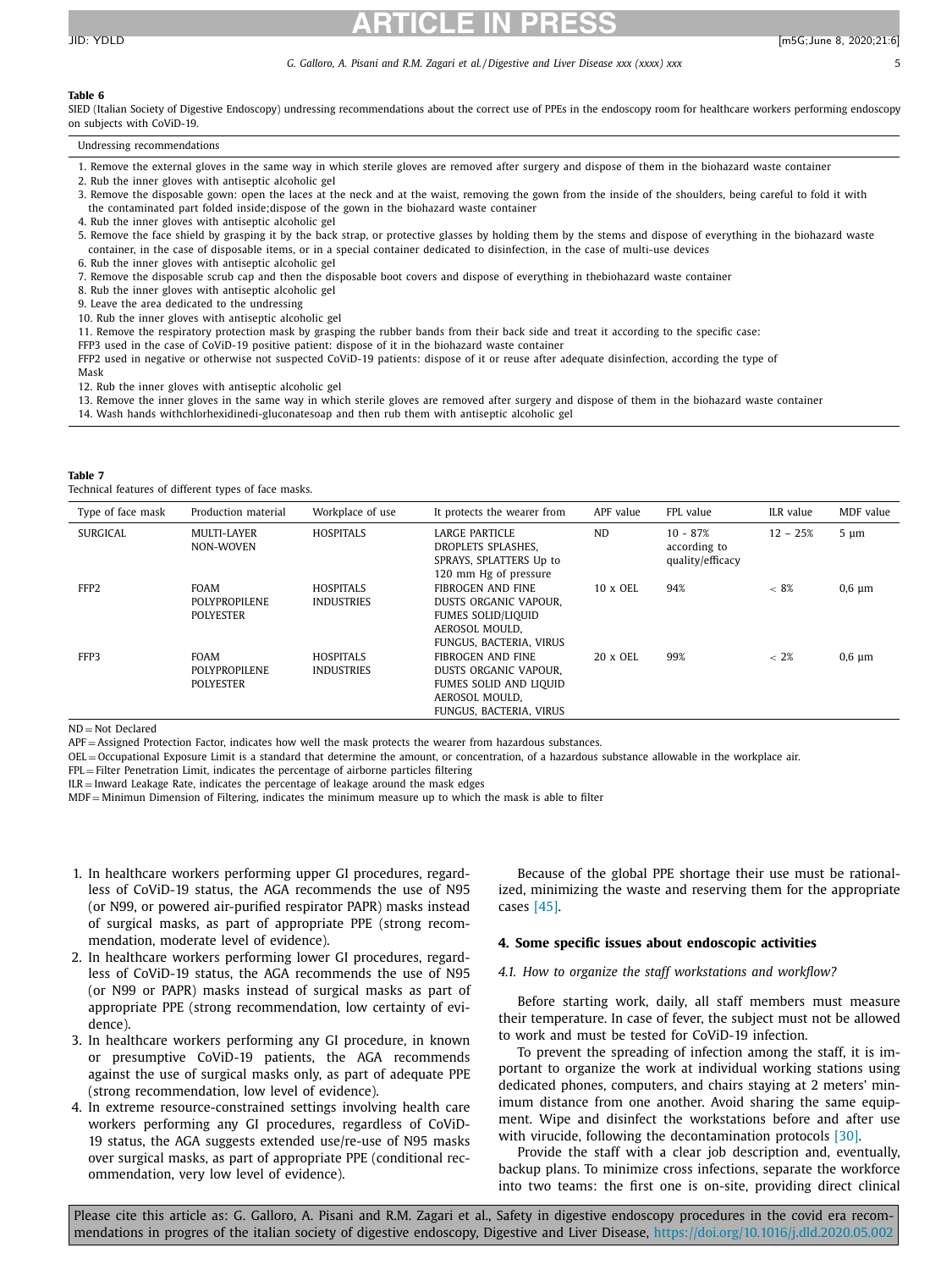6 *G. Galloro, A. Pisani and R.M. Zagari et al. /Digestive and Liver Disease xxx (xxxx) xxx*

care; the second one is off-site, programing clinical care. This way will make it possible to minimize the risk of contagion and provide substitution if a member of the staff falls ill or needs quarantine [\[30\].](#page-6-0)

#### *4.2. How to organize the endoscopy unit spaces?*

Set up a reception area to asses and stratify the patients' risk of CoV-19 infection before allowing them to enter the waiting room with other persons. They must be separated two meters from one another.

A designated room for suspected and positive CoViD-19 patients, fitted adhering to all biosafety requirements, must be set up.

Set up a designated area for PPE dressing, near the endoscopy room. PPE undressing ideally occurs in an anteroom or a dedicated area, separated from the endoscopy rooms [\[43\].](#page-7-0)

In the staff relax/eating room, the persons will be separated by two meters from one another, sitting in the same direction, by preventing face-to-face infection transmission [\[30\].](#page-6-0)

The bathroom is a potential site of transmission. For this reason, patient and staff bathrooms must be separated and frequently disinfected [\[30\].](#page-6-0)

#### *4.3. Which patients must undergo endoscopy?*

In outbreak time, particularly in red zones, it is mandatory to limit the indications for endoscopic procedure to emergencies (acute digestive bleeding, foreign bodies extraction, and acute suppurative cholangitis) and cancers care. All non-urgent cases must be rescheduled. This is aimed at reducing the risk of spreading infection from asymptomatic patients, the risk of patients-to-patients and patients-to-healthcare workers cross-infection, the use and costs of PPE, and unnecessary admissions to free up hospital resources [\[22,25,30\].](#page-6-0)

#### *4.4. Are negative pressure rooms really necessary?*

The virus characteristics and the ways in which it is transmitted make digestive endoscopy a perfect route for infection [\[29](#page-6-0)[,49\].](#page-7-0) Moreover, the potential infection spreading from asymptomatic subjects amplifies the need to apply whatever behavior and protocol is suitable to prevent infection in [healthcare](#page-7-0) workers [\[33,](#page-6-0)49– 51]. In details, the power of CoVi-19 to remain viable for several hours on different materials [\[37,39\]](#page-6-0) and the aerosol generation suggest that endoscopic procedures [\[37–40\]](#page-6-0) may contribute to the nosocomial transmission of CoViD-19. Thus, the use of negative pressure rooms with anterooms may reduce the spread of the infection in the hospitals  $[43]$ . Accordingly, on this point, the AGA institute says: "in health care workers performing any GI procedure, with known or presumptive CoViD-19, the AGA suggests the use of negative pressure rooms over regular endoscopy rooms, when available (Conditional recommendation, very low level of evidence)" [\[43\].](#page-7-0)

Thus, the use of negative pressure rooms is strongly suggested to perform endoscopic procedures in suspected and positive CoViD-19 patients. When negative pressure rooms are unavailable, portable industrial-grade high-efficiency particulate air (HEPA) filters may be a reasonable alternative, according to CDC suggestions [\[52,53\].](#page-7-0)

#### *4.5. What do we have to do before endoscopic procedures?*

For out-patients:

1. provide all patients with mask during triage and waiting for the procedures;

- 2. screen and assess the risk of patients (clinical evaluation of symptoms, recent contact and travel history);
- 3. test the suspected patients and, if possible, wait for the test result before the procedure.

For in-patients:

- 1. provide all patients with masks during triage and waiting for the procedures;
- 2. re-screen and re-assess the risk of patients (clinical evaluation of symptoms, recent contact and travel history);
- 3. dedicated routes of transportation, corridors, and lifts must be used to transfer suspected and positive CoViD-19 patients to the Endoscopy Unit [\[54,55\]](#page-7-0)

What do we have to do during endoscopic procedures on suspected and positive CoViD-19 patients?

- 1. ensure that all needed PPE is available;
- 2. follow the preliminary and dressing recommendations as shown in [Tables](#page-3-0) 3 and [4;](#page-3-0)
- 3. if tracheal intubation is required, only the anesthesiologist and his/her assistant stay in the room during intubation. The remaining team stays outside.

What do we have to do after endoscopic procedures?

- 1. follow the undressing recommendations as shown in [Table](#page-3-0) 5;
- 2. provide patients with the suitable mask, according the patient's status;
- 3. notify the patients about the need of flushing the toilet, after use, with the lid closed and, then, sanitize the bathroom;
- 4. 14 days after the procedure, contact the suspected patients to verify their evolution.

*4.6. Which decontamination protocol should we use in a covid-19 setting?*

As other corona viruses, CoV-19 is inactivated by the most commonly used disinfectants (such as hydrogen peroxide, alcohols, sodium hypochlorite or benzalkonium chloride) and no additional measures are needed to clean and disinfect endoscopes [\[56–58\].](#page-7-0) For the endoscopy center environment, UV irradiation and ozone treatment are recommended for the cleaning and sterilization of air and all surfaces, such as endoscopic equipment, office tables, and walls of the examination room. Chlorine-containing detergent is recommended for daily floor cleaning [\[59–61\].](#page-7-0)

### **5. Conclusion**

The CoViD-19 outbreak spread from China very quickly and, in just over three months, it reached almost the whole world with a pandemic attitude. Many studies have been carried out about different issues of the disease, even if some of them have notable limitations (incomplete clinical documentation and retrospective data collection are the most frequent). For all these reasons, our knowledge on the severe acute respiratory syndrome caused by the novel '19 corona virus is partial and subject to change. Thus, these recommendations, even if based on the most recent and pertinent scientific literature and strong statements by the most prestigious international health institutions, must be considered as evolving because they could change in a short time.

#### **Authors contribution**

G. Galloro, A. Pisani, L. Pasquale: study design, data analysis, paper writing.

A. Lamazza, G. Cengia, E. Ciliberto, R L. Conigliaro: data acquisition and interpretation.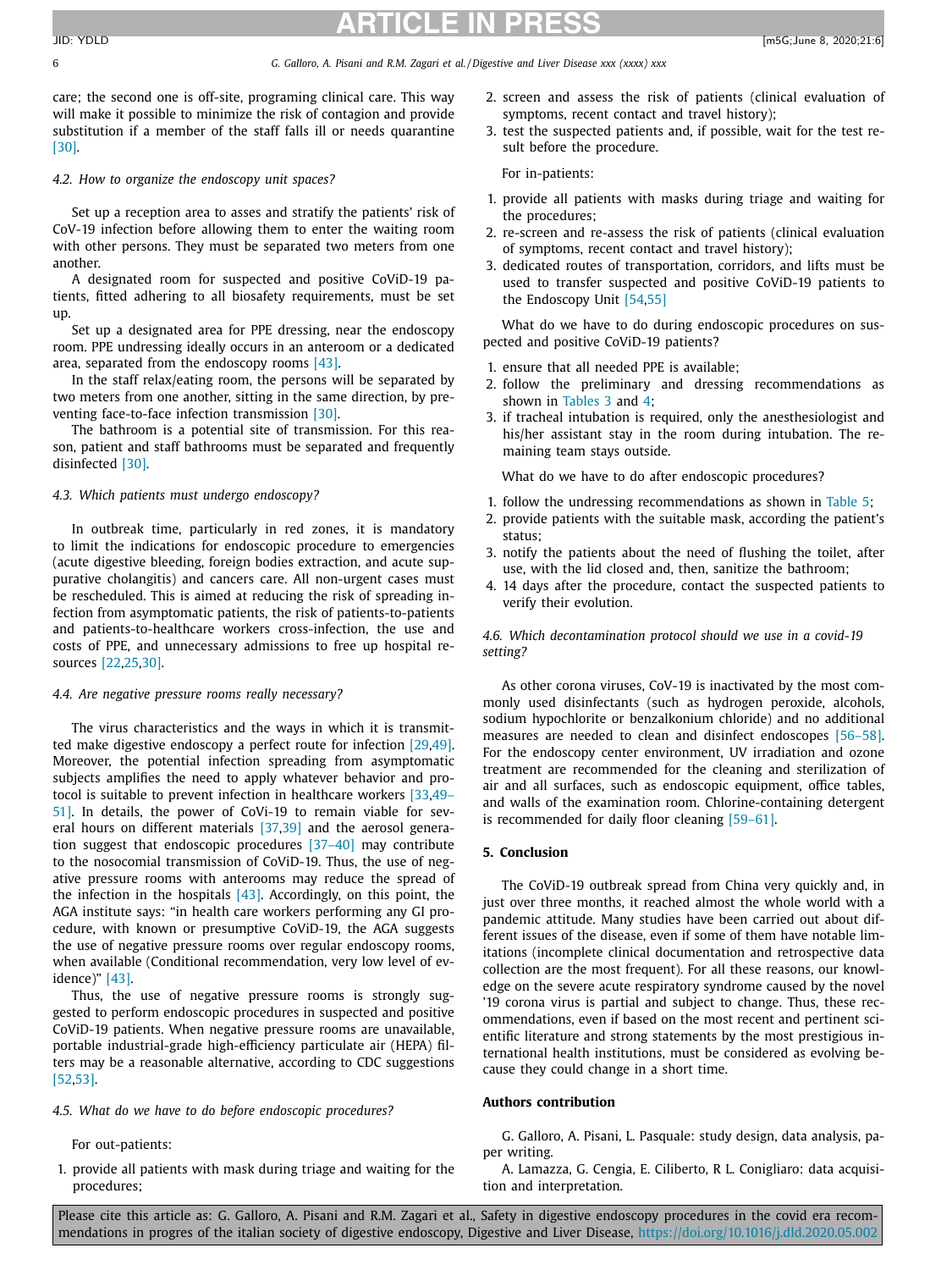<span id="page-6-0"></span>P. Da Massa Carrara, B. Germanà, R.M. Zagari study supervision. All authors have seen and approved the final draft of the paper.

#### **Declaration of competing interest**

All the Authors declare that they have no conflict of interest.

### **Funding and supports**

No grants or other external sources of funding supported this work.

#### **Acknowlegments**

The Authors thank Orazio Labianca MD and Saverio Siciliano MD, for support and technical assistance in the preparation of the manuscript, and Daniela Cicatiello, for proofreading service.

#### **References**

- [1] Li R, Pei S, Chen B. Substantial undocumented infection facilitates the rapid dissemination of novel coronavirus (SARS-CoV2). Science March 2020. doi:10. [1126/science.abb3221.](https://doi.org/10.1126/science.abb3221)
- [2] World Health Organization: Corona-virus disease (COVID-19) outbreak. (https: [//www.who.int\).](https://www.who.int)
- [3] [Leung](http://refhub.elsevier.com/S1590-8658(20)30191-2/sbref0002) WK, To [KF,](http://refhub.elsevier.com/S1590-8658(20)30191-2/sbref0002) [Chan](http://refhub.elsevier.com/S1590-8658(20)30191-2/sbref0002) PKS, Chan HLY, [AKL](http://refhub.elsevier.com/S1590-8658(20)30191-2/sbref0002) N Lee, [Yuen](http://refhub.elsevier.com/S1590-8658(20)30191-2/sbref0002) KY, [Sung](http://refhub.elsevier.com/S1590-8658(20)30191-2/sbref0002) JJY. Enteric involvement of severe acute respiratory [syndrome–associated](http://refhub.elsevier.com/S1590-8658(20)30191-2/sbref0002) coronavirus infection. Gastroenterology 2003;125:1011–17.
- [4] [Weiss](http://refhub.elsevier.com/S1590-8658(20)30191-2/sbref0003) SR, [Leibowitz](http://refhub.elsevier.com/S1590-8658(20)30191-2/sbref0003) JL. Coronavirus pathogenesis. Adv Virus Res [2011;81:85–164.](http://refhub.elsevier.com/S1590-8658(20)30191-2/sbref0003)
- [5] [Omrani](http://refhub.elsevier.com/S1590-8658(20)30191-2/sbref0004) AS, [Memish](http://refhub.elsevier.com/S1590-8658(20)30191-2/sbref0004) ZA. Therapeutic options for middle east respiratory syndrome coronavirus (MERS-CoV) infection: how close are we? Curr Treat Options Infect Dis [2015;7\(3\):202–16.](http://refhub.elsevier.com/S1590-8658(20)30191-2/sbref0004)
- [6] [Shanmugaraj](http://refhub.elsevier.com/S1590-8658(20)30191-2/sbref0005) B, [Siriwattananon,](http://refhub.elsevier.com/S1590-8658(20)30191-2/sbref0005) [Wangkanont](http://refhub.elsevier.com/S1590-8658(20)30191-2/sbref0005) K, [Phoolchareon](http://refhub.elsevier.com/S1590-8658(20)30191-2/sbref0005) W. Perspectives on monoclonal antibody therapy as potential therapeutic intervention for Coronavirus disease-19 (COVID-19). Asian Pac J Allergy Immunol Mar [2020;38\(1\):10–18.](http://refhub.elsevier.com/S1590-8658(20)30191-2/sbref0005)
- [7] World Health Organization: Pneumonia of Unknown Cause China. https: [//www.who.int/csr/don/05-january-2020-pneumonia-of-unkown-cause-china/](https://www.who.int/csr/don/05-january-2020-pneumonia-of-unkown-cause-china/en/)  $\frac{1}{\pi}$  (14 February 2020 date last assessed).
- [8] World Health Organization: Coronavirus disease (COVID-2019) situation reports. <https://www.who.int/> emergencies/diseases/novel-coronavirus-2019/situation-reports/ Geneva: World Health Organization, 2020.
- [9] Johns Hopkins Coronavirus Resource Center. Weblink: [http://coronavirus.jhu.](http://coronavirus.jhu.edu) edu.
- [10] [Wu](http://refhub.elsevier.com/S1590-8658(20)30191-2/sbref0006) F, [Zhao](http://refhub.elsevier.com/S1590-8658(20)30191-2/sbref0006) S, [Yu](http://refhub.elsevier.com/S1590-8658(20)30191-2/sbref0006) B, [Chen](http://refhub.elsevier.com/S1590-8658(20)30191-2/sbref0006) YM, [Wang](http://refhub.elsevier.com/S1590-8658(20)30191-2/sbref0006) W, [Song](http://refhub.elsevier.com/S1590-8658(20)30191-2/sbref0006) ZG, [Hu](http://refhub.elsevier.com/S1590-8658(20)30191-2/sbref0006) Y, Tao [ZW,](http://refhub.elsevier.com/S1590-8658(20)30191-2/sbref0006) [Tian](http://refhub.elsevier.com/S1590-8658(20)30191-2/sbref0006) JH, [Pei](http://refhub.elsevier.com/S1590-8658(20)30191-2/sbref0006) YY, [Yuan](http://refhub.elsevier.com/S1590-8658(20)30191-2/sbref0006) ML, [Zhang](http://refhub.elsevier.com/S1590-8658(20)30191-2/sbref0006) YL, [Dai](http://refhub.elsevier.com/S1590-8658(20)30191-2/sbref0006) FH, [Liu](http://refhub.elsevier.com/S1590-8658(20)30191-2/sbref0006) Y, [Wang](http://refhub.elsevier.com/S1590-8658(20)30191-2/sbref0006) QM, [Zheng](http://refhub.elsevier.com/S1590-8658(20)30191-2/sbref0006) JJ, [Xu](http://refhub.elsevier.com/S1590-8658(20)30191-2/sbref0006) L, [Holmes](http://refhub.elsevier.com/S1590-8658(20)30191-2/sbref0006) EC, [Zhang](http://refhub.elsevier.com/S1590-8658(20)30191-2/sbref0006) YZ. A new coronavirus associated with human respiratory disease in China. Nature Mar [2020;579\(7798\):265–9.](http://refhub.elsevier.com/S1590-8658(20)30191-2/sbref0006)
- [11] del Rio C, Malani PN. COVID-19 New Insights on a Rapidly Changing Epidemic. JAMA February 2020. doi[:10.1001/jama.2020.3072.](https://doi.org/10.1001/jama.2020.3072)
- [12] Wu Z, McGoogan JM. Characteristics of and important lessons from the coronavirus disease 2019 (COVID-19) outbreak in China: summary of a report of 72.314 cases from the Chinese Center for Disease Control and Prevention. JAMA 2020;24 Published February. doi[:10.1001/jama.2020.2648.](https://doi.org/10.1001/jama.2020.2648)
- [13] Wang D, Hu B, Hu C, Zhu F, Liu X, Zhang J, Wang B, Xiang H, Cheng Z, Xiong Y, Zhao Y, Li Y, Wang X, Peng Z. Clinical characteristics of 138 hospitalized patients with 2019 novel coronavirus infected pneumonia in Wuhan, China. JAMA 2020 Feb 7 Epub ahead of print. doi[:10.1001/jama.2020.1585.](https://doi.org/10.1001/jama.2020.1585)
- [14] [Wang](http://refhub.elsevier.com/S1590-8658(20)30191-2/sbref0010) C, [Horby](http://refhub.elsevier.com/S1590-8658(20)30191-2/sbref0010) PW, [Hayden](http://refhub.elsevier.com/S1590-8658(20)30191-2/sbref0010) FG, [Gao](http://refhub.elsevier.com/S1590-8658(20)30191-2/sbref0010) GF. A novel coronavirus outbreak of global health concer. Lancet [2020;395:470–3.](http://refhub.elsevier.com/S1590-8658(20)30191-2/sbref0010)
- [15] Guan W, Ni Z, Hu Y, Liang W, Ou C, He J, Liu L, Shan H, Lei C, Hui DSC, Du B, Li L, Zeng G, Yuen KY, Chen R, Tang C, Wang T, Chen P, Xiang J, Li S, Wang JL, Liang Z, Peng Y, Wei L, Liu Y, Hu YH, Peng P, Wang JM, Liu J, Chen Z, Li G, Zheng Z, Qiu S, Luo J, Ye C, Zhu S, Zhong N. for the China Medical Treatment Expert Group for Covid-19: Clinical Characteristics of Coronavirus Disease 2019 in China. N Engl J Med 2020 February 28. doi[:10.1056/NEJMoa2002032.](https://doi.org/10.1056/NEJMoa2002032)
- [16] [Wu](http://refhub.elsevier.com/S1590-8658(20)30191-2/sbref0012) JT, [Leung](http://refhub.elsevier.com/S1590-8658(20)30191-2/sbref0012) K, Leung GM. Nowcasting and forecasting the potential domestic and [international](http://refhub.elsevier.com/S1590-8658(20)30191-2/sbref0012) spread of the 2019-nCoV outbreak originating in Wuhan, China: a modelling study. Lancet 2020 January 31 Epub ahead of print.
- [17] Rothe C, Schunk M, Sothmann P, Bretzel G, Froeschl G, Wallrauch C, Zimmer T, Thiel V, Janke C: Transmission of 2019-nCoV infection from an asymptomatic contact in Germany. N Engl J Med. doi[:10.1056/NEJMc2001468.](https://doi.org/10.1056/NEJMc2001468)
- [18] Li Q, Guan X, Wu P, Wang X, Zhou L, Tong Y, Ren R, Leung KSM, Lau EHY, Wong JY, Xing X, Xiang N, Wu Y, Li C, Chen Q, Li D, Liu T, Zhao J, Liu M, Tu W, Chen C, Jin L, Yang R, Wang Q, Zhou S, Wang R, Liu H, Luo Y, Liu Y, Shao G, Li H, Tao Z, Yang Y, Deng Z, Liu B, Ma Z, Zhang Y, Shi G, Lam TTY, Wu JT, Gao GF, Phil D, Cowling BJ, Yang B, Leung GM, Feng Z: Early transmission dynamics in Wuhan, China, of novel coronavirus infected pneumonia. N Engl J Med. doi[:10.1056/NEJMoa2001316.](https://doi.org/10.1056/NEJMoa2001316)
- [19] [Chen](http://refhub.elsevier.com/S1590-8658(20)30191-2/sbref0013) N, [Zhou](http://refhub.elsevier.com/S1590-8658(20)30191-2/sbref0013) M, [Dong](http://refhub.elsevier.com/S1590-8658(20)30191-2/sbref0013) X, [Qu](http://refhub.elsevier.com/S1590-8658(20)30191-2/sbref0013) J, [Gong](http://refhub.elsevier.com/S1590-8658(20)30191-2/sbref0013) F, [Han](http://refhub.elsevier.com/S1590-8658(20)30191-2/sbref0013) Y, [Qiu](http://refhub.elsevier.com/S1590-8658(20)30191-2/sbref0013) Y, [Wang](http://refhub.elsevier.com/S1590-8658(20)30191-2/sbref0013) J, [Liu](http://refhub.elsevier.com/S1590-8658(20)30191-2/sbref0013) Y, [Wei](http://refhub.elsevier.com/S1590-8658(20)30191-2/sbref0013) Y, [Xia](http://refhub.elsevier.com/S1590-8658(20)30191-2/sbref0013) J, [Yu](http://refhub.elsevier.com/S1590-8658(20)30191-2/sbref0013) T, [Zhang](http://refhub.elsevier.com/S1590-8658(20)30191-2/sbref0013) X, [Zhang](http://refhub.elsevier.com/S1590-8658(20)30191-2/sbref0013) L. [Epidemiological](http://refhub.elsevier.com/S1590-8658(20)30191-2/sbref0013) and clinical characteristics of

99 cases of 2019 novel coronavirus pneumonia in Wuhan, China: a descriptive study. Lancet [2020;395:507–13.](http://refhub.elsevier.com/S1590-8658(20)30191-2/sbref0013)

- [20] [Leung](http://refhub.elsevier.com/S1590-8658(20)30191-2/sbref0014) WK, To [KF,](http://refhub.elsevier.com/S1590-8658(20)30191-2/sbref0014) [Chan](http://refhub.elsevier.com/S1590-8658(20)30191-2/sbref0014) PKS, [Chan](http://refhub.elsevier.com/S1590-8658(20)30191-2/sbref0014) HLY, Wu [AKL,](http://refhub.elsevier.com/S1590-8658(20)30191-2/sbref0014) [Lee](http://refhub.elsevier.com/S1590-8658(20)30191-2/sbref0014) N, [Yuen](http://refhub.elsevier.com/S1590-8658(20)30191-2/sbref0014) KY, [Sung](http://refhub.elsevier.com/S1590-8658(20)30191-2/sbref0014) JJY. Enteric involvement of severe acute respiratory [syndrome-associated](http://refhub.elsevier.com/S1590-8658(20)30191-2/sbref0014) coronavirus infection. Gastroenterology 2003;125:1011–17.
- [21] [Price](http://refhub.elsevier.com/S1590-8658(20)30191-2/sbref0015) CS, Al [Rabeeah](http://refhub.elsevier.com/S1590-8658(20)30191-2/sbref0015) AA, [Cummings](http://refhub.elsevier.com/S1590-8658(20)30191-2/sbref0015) DAT, [Alabdullatif](http://refhub.elsevier.com/S1590-8658(20)30191-2/sbref0015) ZN, [Assad](http://refhub.elsevier.com/S1590-8658(20)30191-2/sbref0015) M, Almulhim A, [Makhdoom](http://refhub.elsevier.com/S1590-8658(20)30191-2/sbref0015) H, [Madani](http://refhub.elsevier.com/S1590-8658(20)30191-2/sbref0015) H, [Alhakeem](http://refhub.elsevier.com/S1590-8658(20)30191-2/sbref0015) R, [Al-Tawfiq](http://refhub.elsevier.com/S1590-8658(20)30191-2/sbref0015) JA, [Cotten](http://refhub.elsevier.com/S1590-8658(20)30191-2/sbref0015) M, Watson SJ, [Kellam](http://refhub.elsevier.com/S1590-8658(20)30191-2/sbref0015) P, [Zumla](http://refhub.elsevier.com/S1590-8658(20)30191-2/sbref0015) AI, [Memish](http://refhub.elsevier.com/S1590-8658(20)30191-2/sbref0015) ZA. Hospital outbreak of Middle East respiratory syndrome coronavirus. N Engl J Med [2013;369\(5\):407–16.](http://refhub.elsevier.com/S1590-8658(20)30191-2/sbref0015)
- [22] Gao QY, Chen YX, Fang JY. 2019 novel coronavirus infection and gastrointestinal tract. J Dig Dis 2020. doi[:10.1111/1751-2980.12851.](https://doi.org/10.1111/1751-2980.12851)
- [23] [Wu](http://refhub.elsevier.com/S1590-8658(20)30191-2/sbref0017) F, [Zhao](http://refhub.elsevier.com/S1590-8658(20)30191-2/sbref0017) S, [Yu](http://refhub.elsevier.com/S1590-8658(20)30191-2/sbref0017) B, [Chen](http://refhub.elsevier.com/S1590-8658(20)30191-2/sbref0017) YM, [Wang](http://refhub.elsevier.com/S1590-8658(20)30191-2/sbref0017) W, [Song](http://refhub.elsevier.com/S1590-8658(20)30191-2/sbref0017) ZG, [Hu](http://refhub.elsevier.com/S1590-8658(20)30191-2/sbref0017) Y, Tao [ZW,](http://refhub.elsevier.com/S1590-8658(20)30191-2/sbref0017) [Tian](http://refhub.elsevier.com/S1590-8658(20)30191-2/sbref0017) JH, Pei [YY,](http://refhub.elsevier.com/S1590-8658(20)30191-2/sbref0017) [Yuan](http://refhub.elsevier.com/S1590-8658(20)30191-2/sbref0017) ML, [Zhang](http://refhub.elsevier.com/S1590-8658(20)30191-2/sbref0017) YL, [Dai](http://refhub.elsevier.com/S1590-8658(20)30191-2/sbref0017) FH, [Liu](http://refhub.elsevier.com/S1590-8658(20)30191-2/sbref0017) Y, [Wang](http://refhub.elsevier.com/S1590-8658(20)30191-2/sbref0017) QM, [Zheng](http://refhub.elsevier.com/S1590-8658(20)30191-2/sbref0017) JJ, [Xu](http://refhub.elsevier.com/S1590-8658(20)30191-2/sbref0017) L, [Holmes](http://refhub.elsevier.com/S1590-8658(20)30191-2/sbref0017) EC, [Zhang](http://refhub.elsevier.com/S1590-8658(20)30191-2/sbref0017) YZ. A new coronavirus associated with human respiratory disease in China. Nature 2020 February 3, (Epub ahead of print) [DOI.org/10.1038/s41586-020-2008-3.](http://refhub.elsevier.com/S1590-8658(20)30191-2/sbref0017)
- [24] Xiao F, Tang M, Zheng X, Liu Y, Li X, Shan H. Evidence for gastrointestinal infection of SARS-CoV-2. Gastroenterology March 2020. [doi:10.1053/j.gastro.2020.](https://doi.org/10.1053/j.gastro.2020.02.055) 02.055.
- [25] [Zhang](http://refhub.elsevier.com/S1590-8658(20)30191-2/sbref0019) Y, Zhang Y, [Liu](http://refhub.elsevier.com/S1590-8658(20)30191-2/sbref0019) L, [Wang](http://refhub.elsevier.com/S1590-8658(20)30191-2/sbref0019) H, [Zhao](http://refhub.elsevier.com/S1590-8658(20)30191-2/sbref0019) Q. Suggestions for infection prevention and control in digestive endoscopy during current 2019-nCoV pneumonia outbreak in Wuhan, Hubei province, China. Endoscopy [2020;52:312–14.](http://refhub.elsevier.com/S1590-8658(20)30191-2/sbref0019)
- [26] Pan L, Mu M, Ren HG, Yang P, Sun Y, Wang R, Yan J, Li P, Hu B, Jin Y, Niu X, Ping R, Du Y, Li T, Liu C, Xu G, Hu O, Tu L: Clinical characteristics of COVID-19 patients with digestive symptoms in Hubei, China: a descriptive, crosssectional, multicenter study. [https://journals.lww.com/ajg/Documents/COVID\\_](https://journals.lww.com/ajg/Documents/COVID_Digestive_Symptoms_AJG_Preproof.pdf) Digestive\_Symptoms\_AJG\_Preproof.pdf
- [27] Liu [JW,](http://refhub.elsevier.com/S1590-8658(20)30191-2/sbref0020) Lu [SN,](http://refhub.elsevier.com/S1590-8658(20)30191-2/sbref0020) [Chen](http://refhub.elsevier.com/S1590-8658(20)30191-2/sbref0020) SS, [Yang](http://refhub.elsevier.com/S1590-8658(20)30191-2/sbref0020) KD, Lin [MC,](http://refhub.elsevier.com/S1590-8658(20)30191-2/sbref0020) [Wu](http://refhub.elsevier.com/S1590-8658(20)30191-2/sbref0020) CC, [Bloland](http://refhub.elsevier.com/S1590-8658(20)30191-2/sbref0020) PB, [Park](http://refhub.elsevier.com/S1590-8658(20)30191-2/sbref0020) SY, [Wong](http://refhub.elsevier.com/S1590-8658(20)30191-2/sbref0020) W, [Tsao](http://refhub.elsevier.com/S1590-8658(20)30191-2/sbref0020) KC, [Lin](http://refhub.elsevier.com/S1590-8658(20)30191-2/sbref0020) TY, [Chen](http://refhub.elsevier.com/S1590-8658(20)30191-2/sbref0020) [CL. Epidemiologic](http://refhub.elsevier.com/S1590-8658(20)30191-2/sbref0020) study and containment of a nosocomial outbreak of severe acute respiratory syndrome in a medical center in Kaohsiung, Taiwan. Infect Control Hosp Epidemiol 2006;27:466–72.
- [28] Wang Lee IK, Lin CC, Kung MC, Lan CT, Lee CT<i> KC. Effective strategies to prevent coronavirus disease-2019 (COVID- 19) outbreak in hospital. J Hosp Infect 2020 Mar 3 [S0195-6701\(20\)30098-0.](https://doi.org/10.1016/j.jhin.2020.02.022) (Epub ahead of print) doi:10.1016/j. jhin.2020.02.022..
- [29] Ministero della Salute: CoViD-19: aggiornamento della definizione di [caso.https://snlg.iss.it/wp-content/uploads/2020/03/CircolareMinSal\\_](https://snlg.iss.it/wp-content/uploads/2020/03/CircolareMinSal_DefinizioneCasoCOVID19.pdf) DefinizioneCasoCOVID19.pdf
- [30] Soetikno R, Teoh AY, Kaltenbach T, Lau JY, Asokkumar R, Cabral-Prodigalidad, Shergill PA. Considerations in performing endoscopy during the COVID-19 pandemic. Gastrointest Endosc 2020 Mar 27 piiS0016-5107(20)34033-5. (Epub ahead of print) doi[:10.1016/j.gie.2020.03.3758.](https://doi.org/10.1016/j.gie.2020.03.3758).
- [31] Center for Disease Control and Prevention: 10 Things you can do to manage COVID-19 at home. CDC; 2020. [https://www.youtube.com/watch?v=](https://www.youtube.com/watch?v=qPoptbtBjkg) qPoptbtBjkg.
- [32] Cheung KS, Hung IF, Chan PP, Lung KC, Tso E, Liu R, Ng YY, Chu MY, Chung TW, Tam AR, Yip CC, Leung KH, Yim-Fong Fung A, Zhang RR, Lin Y, Cheng HM, Zhang AJ, To KK, Chan KH, Yuen KY, Leung WK. Gastrointestinal manifestations of SARS-CoV-2 infection and virus load in fecal samples from the Hong Kong cohort and systematic review and meta-analysis. Gastroenterology 2020 Apr 3 piiS0016-5085(20)30448-0. (Epub ahead of print) [doi:10.1053/j.gastro.2020.03.](https://doi.org/10.1053/j.gastro.2020.03.065) 065..
- [33] Adams JG, Walls RM. Supporting the health care workforce during the COVID-19 global epidemic. JAMA March 2020. doi[:10.1001/jama.2020.3972.](https://doi.org/10.1001/jama.2020.3972)
- [34] Tang A, Tong ZD, Wang HL, Dai YX, Li KF, Wu WJ, Yuan C, Wu ML, Li P, Jan JB. Detection of novel coronavirus by RT-PCR in stool specimen from asymptomatic child, China. Emerg Infect Dis 2020 Jun 17;26(6) Epub ahead of print. doi[:10.3201/eid2606.200301.](https://doi.org/10.3201/eid2606.200301)
- [35] [Xie](http://refhub.elsevier.com/S1590-8658(20)30191-2/sbref0026) C, [Jiang](http://refhub.elsevier.com/S1590-8658(20)30191-2/sbref0026) L, [Huang](http://refhub.elsevier.com/S1590-8658(20)30191-2/sbref0026) G, [Pu](http://refhub.elsevier.com/S1590-8658(20)30191-2/sbref0026) H, [Gong](http://refhub.elsevier.com/S1590-8658(20)30191-2/sbref0026) B, [Lin](http://refhub.elsevier.com/S1590-8658(20)30191-2/sbref0026) H, [Ma](http://refhub.elsevier.com/S1590-8658(20)30191-2/sbref0026) S, [Chen](http://refhub.elsevier.com/S1590-8658(20)30191-2/sbref0026) X, [Long](http://refhub.elsevier.com/S1590-8658(20)30191-2/sbref0026) B, Si [G,](http://refhub.elsevier.com/S1590-8658(20)30191-2/sbref0026) [Yu](http://refhub.elsevier.com/S1590-8658(20)30191-2/sbref0026) H, [Jiang](http://refhub.elsevier.com/S1590-8658(20)30191-2/sbref0026) L, [Yang](http://refhub.elsevier.com/S1590-8658(20)30191-2/sbref0026) X, [Shi](http://refhub.elsevier.com/S1590-8658(20)30191-2/sbref0026) Y, [Yang](http://refhub.elsevier.com/S1590-8658(20)30191-2/sbref0026) Z. Comparison of different samples for 2019 novel coronavirus detection by nucleic acid amplification tests. Int J Infect Dis 2020 Feb 27:93:264-7
- [36] Li [M,](http://refhub.elsevier.com/S1590-8658(20)30191-2/sbref0027) [Wang](http://refhub.elsevier.com/S1590-8658(20)30191-2/sbref0027) B, [Zhang](http://refhub.elsevier.com/S1590-8658(20)30191-2/sbref0027) M, [Rantalainen](http://refhub.elsevier.com/S1590-8658(20)30191-2/sbref0027) M, [Wang](http://refhub.elsevier.com/S1590-8658(20)30191-2/sbref0027) S, [Zu](http://refhub.elsevier.com/S1590-8658(20)30191-2/sbref0027) H, [Zhang](http://refhub.elsevier.com/S1590-8658(20)30191-2/sbref0027) Y, [Shen](http://refhub.elsevier.com/S1590-8658(20)30191-2/sbref0027) J, [Pang](http://refhub.elsevier.com/S1590-8658(20)30191-2/sbref0027) X, [Zhang](http://refhub.elsevier.com/S1590-8658(20)30191-2/sbref0027) M, [Wei](http://refhub.elsevier.com/S1590-8658(20)30191-2/sbref0027) H, [Chen](http://refhub.elsevier.com/S1590-8658(20)30191-2/sbref0027) Y, [Lu](http://refhub.elsevier.com/S1590-8658(20)30191-2/sbref0027) H, [Zuo](http://refhub.elsevier.com/S1590-8658(20)30191-2/sbref0027) J, Su [M,](http://refhub.elsevier.com/S1590-8658(20)30191-2/sbref0027) [Qui](http://refhub.elsevier.com/S1590-8658(20)30191-2/sbref0027) Y, Jia [W,](http://refhub.elsevier.com/S1590-8658(20)30191-2/sbref0027) [Xiao](http://refhub.elsevier.com/S1590-8658(20)30191-2/sbref0027) C, [Smith](http://refhub.elsevier.com/S1590-8658(20)30191-2/sbref0027) LM, [Yang](http://refhub.elsevier.com/S1590-8658(20)30191-2/sbref0027) S, [Holmes](http://refhub.elsevier.com/S1590-8658(20)30191-2/sbref0027) E, [Tang](http://refhub.elsevier.com/S1590-8658(20)30191-2/sbref0027) H, [Zhao](http://refhub.elsevier.com/S1590-8658(20)30191-2/sbref0027) G, [Nicholson](http://refhub.elsevier.com/S1590-8658(20)30191-2/sbref0027) JK, [Li](http://refhub.elsevier.com/S1590-8658(20)30191-2/sbref0027) L, [Zhao](http://refhub.elsevier.com/S1590-8658(20)30191-2/sbref0027) L. Symbiotic gut microbes modulate human metabolic phenotypes. Proc Natl Acad Sci USA [2008;105:2117–22.](http://refhub.elsevier.com/S1590-8658(20)30191-2/sbref0027)
- [37] [Chan](http://refhub.elsevier.com/S1590-8658(20)30191-2/sbref0028) JF, [Yuan](http://refhub.elsevier.com/S1590-8658(20)30191-2/sbref0028) S, [Kok](http://refhub.elsevier.com/S1590-8658(20)30191-2/sbref0028) KH, To [KK,](http://refhub.elsevier.com/S1590-8658(20)30191-2/sbref0028) [Chu](http://refhub.elsevier.com/S1590-8658(20)30191-2/sbref0028) H, [Yang](http://refhub.elsevier.com/S1590-8658(20)30191-2/sbref0028) J, [Xing](http://refhub.elsevier.com/S1590-8658(20)30191-2/sbref0028) F, [Liu](http://refhub.elsevier.com/S1590-8658(20)30191-2/sbref0028) J, [Yip](http://refhub.elsevier.com/S1590-8658(20)30191-2/sbref0028) CC, [Poon](http://refhub.elsevier.com/S1590-8658(20)30191-2/sbref0028) RW, [Tsoi](http://refhub.elsevier.com/S1590-8658(20)30191-2/sbref0028) H, Lo [SK,](http://refhub.elsevier.com/S1590-8658(20)30191-2/sbref0028) [Chan](http://refhub.elsevier.com/S1590-8658(20)30191-2/sbref0028) KH, [Poon](http://refhub.elsevier.com/S1590-8658(20)30191-2/sbref0028) VK, [Chan](http://refhub.elsevier.com/S1590-8658(20)30191-2/sbref0028) W, Ip [JD,](http://refhub.elsevier.com/S1590-8658(20)30191-2/sbref0028) [Cai](http://refhub.elsevier.com/S1590-8658(20)30191-2/sbref0028) J, [Cheng](http://refhub.elsevier.com/S1590-8658(20)30191-2/sbref0028) VC, [Chen](http://refhub.elsevier.com/S1590-8658(20)30191-2/sbref0028) H, [Hui](http://refhub.elsevier.com/S1590-8658(20)30191-2/sbref0028) CK, [Yuen](http://refhub.elsevier.com/S1590-8658(20)30191-2/sbref0028) K. A familial cluster of pneumonia associated with the 2019 novel coronavirus indicating person-to-person transmission: a study of a family cluster. Lancet [2020;395:514–23.](http://refhub.elsevier.com/S1590-8658(20)30191-2/sbref0028)
- [38] van Doremalen N, Bushmaker T, Morris DH, Holbrook MG, Gamble A, Williamson BN, Tamin MPHA, Harcourt JL, Thornburg NJ, Gerber SI, Lloyd-Smith, de Wit JO, Munster VJ. Aerosol and Surface Stability of SARS-CoV-2 as Compared with SARS-CoV-1. New Engl J Med 2020. doi:10.1056/ [NEJMc2004973.](https://doi.org/10.1056/NEJMc2004973)
- [39] [Chapman](http://refhub.elsevier.com/S1590-8658(20)30191-2/sbref0030) S. Hot air? BMJ [2001;323:1449.](http://refhub.elsevier.com/S1590-8658(20)30191-2/sbref0030)
- [40] Ong SWX, Tan YK, Chia PY, Lee TH, Ng OT, Wong MSY, Marimuthu K. Air, surface environmental, and personal protective equipment contamination by severe acute respiratory syndrome coronavirus 2 (SARS-CoV-2) from a symptomatic patient. JAMA March 2020. doi[:10.1001/jama.2020.3227.](https://doi.org/10.1001/jama.2020.3227)
- [41] [Knowlton](http://refhub.elsevier.com/S1590-8658(20)30191-2/sbref0032) SD, [Boles](http://refhub.elsevier.com/S1590-8658(20)30191-2/sbref0032) CL, [Perencevich](http://refhub.elsevier.com/S1590-8658(20)30191-2/sbref0032) EN, [Diekema](http://refhub.elsevier.com/S1590-8658(20)30191-2/sbref0032) DJ, [Nonnenmann](http://refhub.elsevier.com/S1590-8658(20)30191-2/sbref0032) MW. CDC Epicenters Program: Bioaerosol [concentrations](http://refhub.elsevier.com/S1590-8658(20)30191-2/sbref0032) generated from toilet flushing in a hospital-based patient care setting. Antimicrob Resist Infect Control 2018;7:16–24.